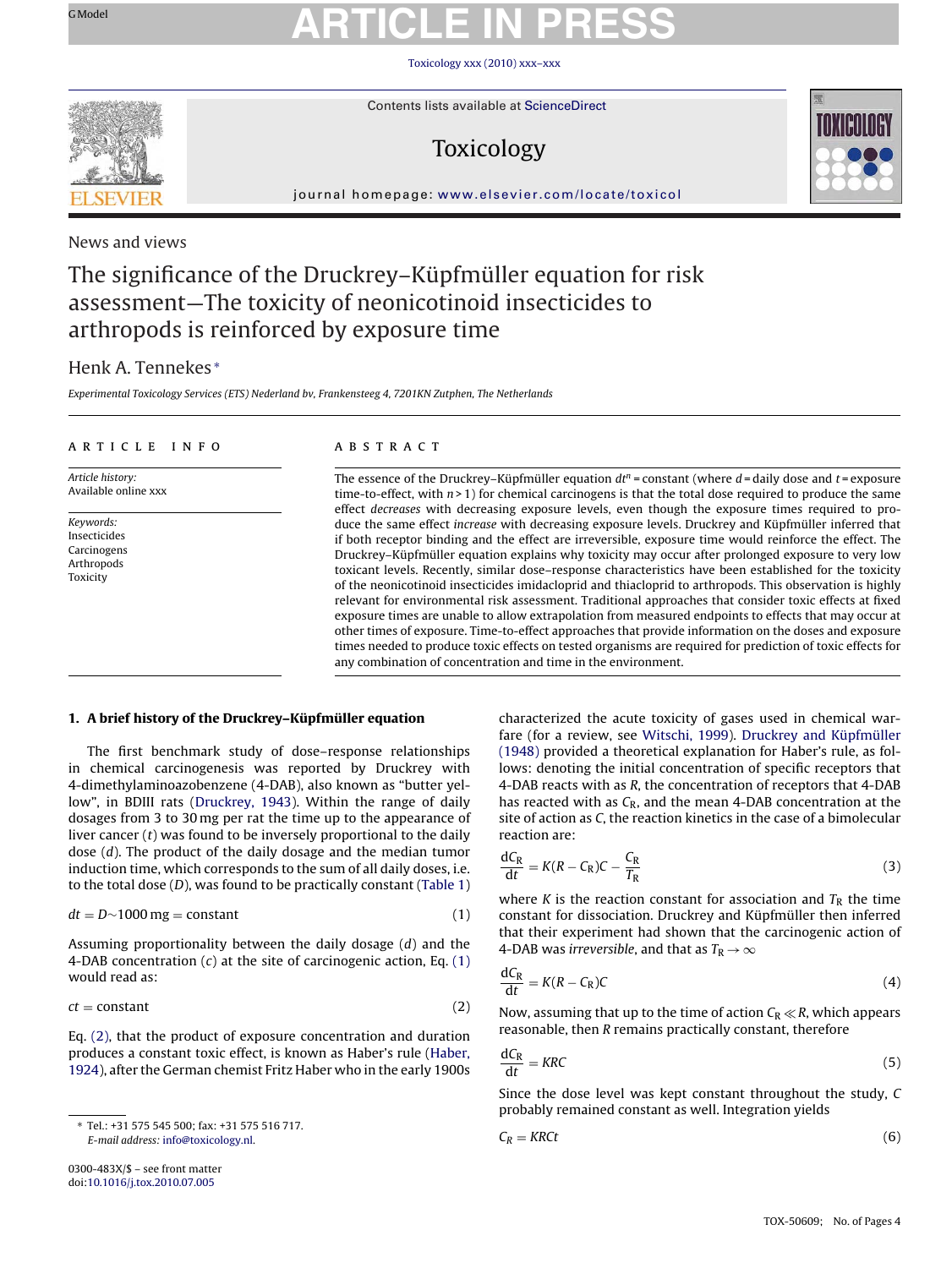## <span id="page-1-0"></span>GModel **ARTICLE IN PRESS** 2 H.A. Tennekes / Toxicology *xxx (2010) xxx–xxx*

#### **Table 1 Table 1** Induction of liver cancer in BDIII rats by 4-DAB [\(Druckrey, 1943\).](#page-3-0)

| Daily dose, d<br>(mg/rat) | Median tumor induction<br>time, $t$ (days) | Total dose, D<br>(mg/rat) |
|---------------------------|--------------------------------------------|---------------------------|
| 30                        | 34                                         | 1020                      |
| 20                        | 52                                         | 1040                      |
| 10                        | 95                                         | 950                       |
| 5                         | 190                                        | 950                       |
| 3                         | 350                                        | 1050                      |
|                           |                                            |                           |

which is Haber's rule. Eq. [\(6\)](#page-0-0) provided a theoretical explanation for Haber's rule, but it assumed proportionality between the concentration of occupied receptors and the effect. This may not always be the case. The reversibility of an effect can have the same significance for dose–response characteristics as the reversibility of receptor binding. Denoting the time constant for the reversibility of the effect as  $T_r$ , three types of dose–response characteristics were identified by [Druckrey and Küpfmüller \(1949\)](#page-3-0) when the time constants  $T_R$  and  $T_r$  approach either zero or infinity (Table 2).

An effect may be dose-dependent when the time constants for receptor binding  $(T_R)$  and the effect  $(T_r)$  are quite small. Haber's Rule ( $ct = constant$ ) may be obtained when either receptor binding or the effect is irreversible. If, however, both receptor binding and the effect are irreversible, the effect would be proportional to the double integral of compound concentration over time. The implication would be that exposure time would reinforce the effect. The first indication that exposure time may reinforce the action of a chemical carcinogen was a significantly smaller total carcinogenic dose (700 mg instead of 1000 mg) at a 4-DAB dose of 1 mg/day with a median liver tumor induction time of 700 days, but Druckrey and co-workers reported more pertinent evidence in 1963 with benchmark studies of the production of ear-duct and liver carcinomas by 4-dimethylaminostilbene (4-DAST) ([Druckrey and Dischler, 1963\)](#page-3-0) and diethylnitrosamine (DENA) [\(Druckrey et al., 1963\),](#page-3-0) respectively, in BDII rats (Tables 3 and 4).

In contrast to the 4-DAB carcinogenicity study, where the total carcinogenic dose remained practically constant at daily dosages from 3 to 30 mg, the total carcinogenic dose decreased with decreasing daily 4-DAST or DENA dose levels, even though the median tumor induction times increased with decreasing daily dose levels. In a logarithmic system of coordinates, there was a linear relationship between the median tumor induction time  $(t)$  and the daily dosage (d):

$$
\ln d = \ln k - n \ln t \tag{7}
$$

$$
\quad \text{or} \quad
$$

$$
dt^n = \text{constant} \tag{8}
$$

where the time exponent *n* was 3.0 and 2.3 for 4-DAST and DENA, respectively (Fig. 1).

### Table 3

**Table 3** Induction of ear-duct carcinomas in BDII rats by 4-DAST [\(Druckrey and Dischler,](#page-3-0) [1963\).](#page-3-0)

| Daily dose, d<br>(mg/kg) | Median tumor induction<br>time, $t$ (days) | Total dose, D<br>(mg/kg) |
|--------------------------|--------------------------------------------|--------------------------|
| 3.4                      | 250                                        | 850                      |
| 2.0                      | 340                                        | 680                      |
| 1.0                      | 407                                        | 407                      |
| 0.5                      | 550                                        | 275                      |
| 0.28                     | 607                                        | 170                      |
| 0.2                      | 700                                        | 140                      |
| 0.1                      | 900                                        | 90                       |

**Table 4** Induction of liver carcinomas in BDII rats by DENA [\(Druckrey et al., 1963\).](#page-3-0)

| Daily dose, d<br>(mg/kg) | Median tumor induction<br>time, $t$ (days) | Total dose, D<br>(mg/kg) |
|--------------------------|--------------------------------------------|--------------------------|
| 9.6                      | 101                                        | 963                      |
| 4.8                      | 137                                        | 660                      |
| 2.4                      | 192                                        | 460                      |
| 1.2                      | 238                                        | 285                      |
| 0.6                      | 355                                        | 213                      |
| 0.3                      | 457                                        | 137                      |
| 0.15                     | 609                                        | 91                       |
| 0.075                    | 840                                        | 64                       |

## **2. The significance of the Druckrey–Küpfmüller equation**

Dose and time dependencies in the form of Druckrey–Küpfmüller equation  $(8)$  were confirmed in the  $ED_{01}$ study, the largest toxicology experiment ever conducted, examining the carcinogenicity of 2-acetylaminofluorene in about 25,000 mice [\(Littlefield et al., 1980\)](#page-3-0) and in the BIBRA study with 4000 rats to investigate the carcinogenicity of nitrosamines [\(Peto et al.,](#page-3-0) [1991\).](#page-3-0) The Druckrey–Küpfmüller equation (8) was also found to



**Fig. 1.** A linear relationship in a logarithmic system of coordinates between the median liver tumor induction time  $(T_{50})$  in BD II rats and the daily dosage of diethylnitrosamine. Linearity leads to Eq. (7).

#### Table 2

**Table 2** Dose–response characteristics according to [Druckrey and Küpfmüller \(1949\).](#page-3-0)

| Reversibility of receptor binding | Receptor binding in<br>relation to compound<br>concentration | Reversibility of the<br>effect                        | Effect in relation to<br>receptor binding | Effect in relation to<br>compound<br>concentration | Dose-response<br>characteristics      |
|-----------------------------------|--------------------------------------------------------------|-------------------------------------------------------|-------------------------------------------|----------------------------------------------------|---------------------------------------|
| $T_{\rm R} \rightarrow 0$         | $C_R \sim C$                                                 | $T_r \rightarrow 0$<br>$T_{\rm r} \rightarrow \infty$ | $E \sim C_R$<br>$E \sim \int C_R dt$      | $E \sim C$<br>$E \sim \int C dt$                   | Dose-dependent<br>$ct = constant$     |
| $T_{\rm R} \rightarrow \infty$    | $C_R \sim \int C dt$                                         | $T_r \rightarrow 0$<br>$T_{\rm r} \rightarrow \infty$ | $E \sim C_R$<br>$E \sim \int C_R dt$      | $E \sim \int C dt$<br>$E \sim \int \int C dt$      | $ct = constant$<br>Reinforced by time |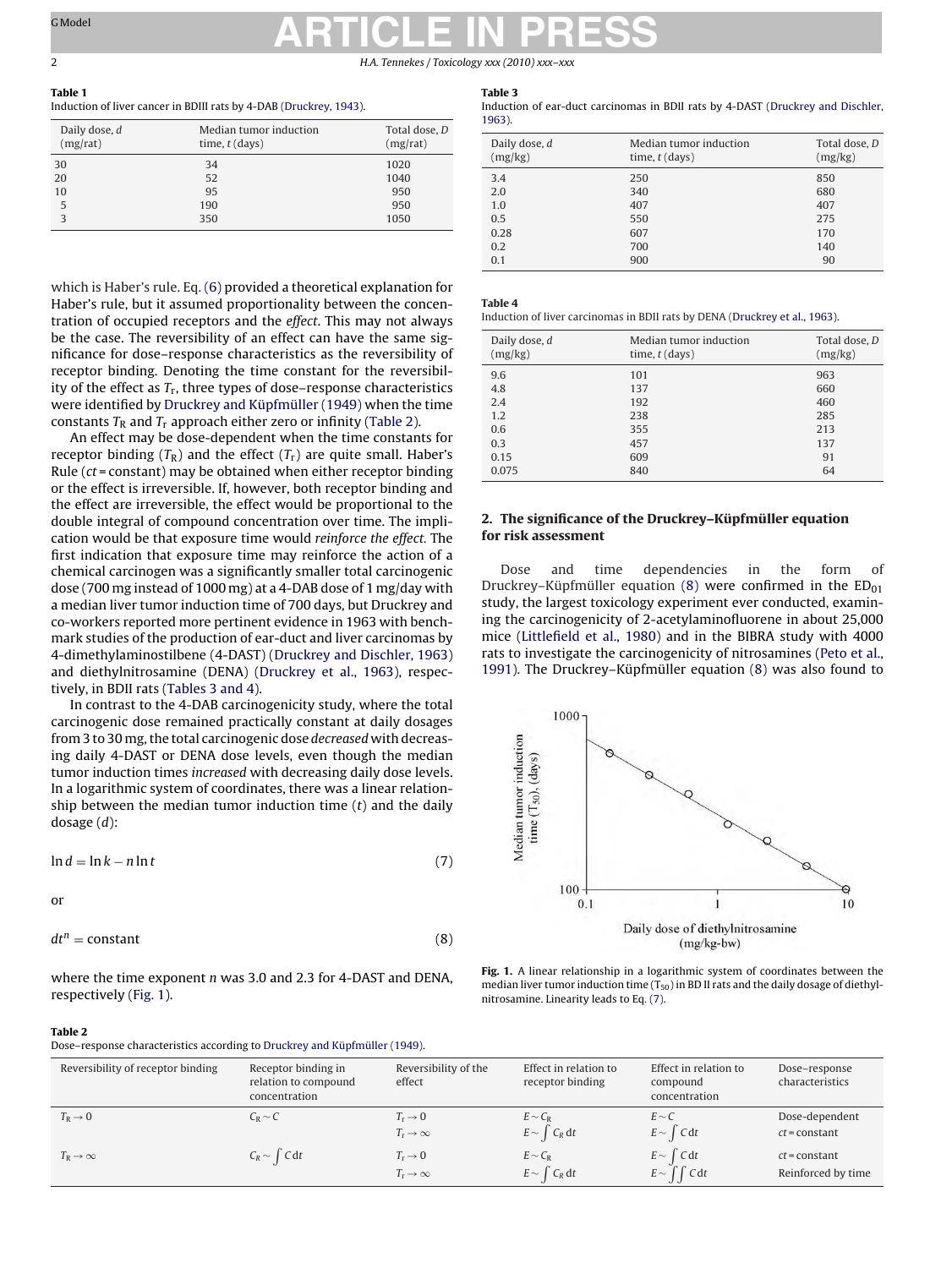# GModel **ARTICLE IN PRESS**

H.A. Tennekes / Toxicology xxx (2010) xxx

### Table 5

Mortality of arthropods induced by neonicotinoid insecticides [\(Sanchez-Bayo, 2009\).](#page-3-0)<sup>a</sup>.

| Species              | Chemical     | Concentration (C) in $\mu$ g L <sup>-1</sup> | Time to 50% mortality $(T)$ in days | CT product in $\mu$ g L <sup>-1</sup> days |
|----------------------|--------------|----------------------------------------------|-------------------------------------|--------------------------------------------|
| Cypridopsis vidua    | Imidacloprid | $\overline{4}$                               | 5.2                                 | 20.8                                       |
|                      |              | 16                                           | 3.0                                 | 48                                         |
|                      |              | 64                                           | 3.3                                 | 211.2                                      |
|                      |              | 250                                          | 2.3                                 | 575                                        |
|                      |              | 1000                                         | 2.0                                 | 2000                                       |
|                      |              | 4000                                         | 0.9                                 | 3600                                       |
| Daphnia magna        | Imidacloprid | 250                                          | 384.7                               | 96,175                                     |
|                      |              | 750                                          | 69.7                                | 52,275                                     |
|                      |              | 2220                                         | 18.6                                | 41,292                                     |
|                      |              | 6700                                         | 15.0                                | 100,500                                    |
|                      |              | 20,000                                       | 18.4                                | 368,000                                    |
|                      |              | 60,000                                       | 3.0                                 | 180,000                                    |
| Gammarus pulex       | Thiacloprid  | 99                                           | 63.6                                | 6296.4                                     |
|                      |              | 364                                          | 16.7                                | 6078.8                                     |
|                      |              | 988                                          | 6.5                                 | 6422                                       |
|                      |              | 3100                                         | 3.2                                 | 9920                                       |
|                      |              | 9520                                         | 0.9                                 | 8568                                       |
| Sympetrum striolatum | Thiacloprid  | 7.2                                          | 20.6                                | 148.3                                      |
|                      |              | 8.0                                          | 17.2                                | 137.6                                      |
|                      |              | 12.7                                         | 13.0                                | 165.1                                      |
|                      |              | 113.3                                        | 3.2                                 | 362.6                                      |

<sup>a</sup> The effects of thiacloprid on Simulium latigonium reported by [Sanchez-Bayo \(2009\)](#page-3-0) were not considered in view of a poor fit to the regression equation (12).

apply to non-melanoma skin cancer induced by solar ultraviolet radiation (UVR). UVR is usually subdivided into Ultraviolet A (UVA) wavebands (UVA2: 315–340 nm, and UVA1: 340–400 nm) and the ultraviolet B (UVB) waveband (280–315 nm). The relationship between the daily dose  $(d)$  and the median non-melanoma skin tumor induction time  $(t)$  in hairless mice for both UVA1 ([de Laat et](#page-3-0) [al., 1997\)](#page-3-0) and UVB [\(Sterenborg et al., 1988\) h](#page-3-0)as been demonstrated to be:

$$
d^r t = constant \tag{9}
$$

or

$$
dt^{1/r} = constant \tag{10}
$$

where  $r = 0.62$  for UVB and 0.35 for UVA1 and  $1/r = 1.6$  for UVB and 2.9 for UVA1.

The Druckrey–Küpfmüller equation [\(8\)](#page-1-0) was recently shown to be of great significance for environmental risk assessment as well. For the neonicotinoid insecticides imidacloprid and thiacloprid, [Sanchez-Bayo \(2009\)](#page-3-0) demonstrated that the relationship between toxicant concentration in a medium  $(C)$  and time to 50% mortality (T) of exposed arthropods followed a hyperbolic curve described by the equation

$$
T = a \times C^{-b} \tag{11}
$$

Accordingly, there was a linear relationship when the logarithms of the variables C and T were used

$$
\ln T = a' - b \ln C \tag{12}
$$

where  $a'$  is the intercept and b is the slope. Eq. (12) can be transformed to

$$
C^bT = \text{constant} \tag{13}
$$

or

$$
CT^{1/b} = \text{constant} \tag{14}
$$

which is the Druckrey–Küpfmüller equation [\(8\).](#page-1-0) Similar to the dose–response characteristics of chemical carcinogens, exposure time was found to reinforce the toxicity of imidacloprid and thiacloprid to various arthropod species [\(Sanchez-Bayo, 2009\).](#page-3-0) The CT product, which reflects the total dose required for a lethal effect, decreased with decreasing toxicant concentration C (Table 5) even

though the times to 50% mortality T increased with decreasing toxicant concentration C.

The value of the time exponent  $(1/b)$  in Eq.  $(14)$  was shown to be 4.65 and 1.31 for the toxicity of imidacloprid to Cypridopsis vidua and Daphnia magna, respectively, and 1.10 and 1.53 for the toxicity of thiacloprid to Gammarus pulex and Sympetrum stri-olatum, respectively ([Sanchez-Bayo, 2009\).](#page-3-0)<sup>1</sup> Suchail et al.  $(2001)$ also noted that at concentrations of 0.1, 1, and  $10 \mu$ g of imidacloprid per liter, the total cumulated dose ingested by honeybees in chronic intoxication was about 60–6000 times lower than the doses needed to produce the same effect in acute intoxication tests. [Stoughton et al. \(2008\)](#page-3-0) determined the 96-h lethal imidacloprid concentration (LC50) value for midges (Chironomus tentans) to be  $5.75 \,\mathrm{\mu g/L}$ , but when the animals were continuously exposed for 28 days the LC50 value was much lower:  $0.91 \mu g/L$ . The CT product for C. tentans was very similar under acute and chronic exposure conditions.

[Druckrey and Küpfmüller \(1949\)](#page-3-0) explained the dose–response characteristics of chemical carcinogens by pointing out that if both receptor binding and the effect are irreversible, exposure time would reinforce the effect. The Druckrey–Küpfmüller equation [\(8\)](#page-1-0) established in the 1960s in experiments in rats with 4-DAST or DENA has subsequently been confirmed in large scale carcinogenicity studies in mice and rats and was also found to apply to non-melanoma skin cancer induced in hairless mice by solar ultraviolet radiation. The essential feature of the Druckrey–Küpfmüller equation [\(8\)](#page-1-0) is that the total dose required to produce the same effect decreases with decreasing exposure levels, even though the exposure times required to produce the same effect increase with decreasing exposure levels. Recently, similar dose–response characteristics have been established for the toxicity of the neonicotinoid insecticides imidacloprid and thiacloprid to arthropods, which confirm the theorem of Druckrey and Küpfmüller [\(Table 2\).](#page-1-0) Imidacloprid was the first highly effective insecticide whose mode

<sup>&</sup>lt;sup>1</sup> The effects of thiacloprid on Simulium latigonium reported by [Sanchez-Bayo](#page-3-0) [\(2009\)](#page-3-0) were not considered in view of a poor fit to the regression Eq. (12).